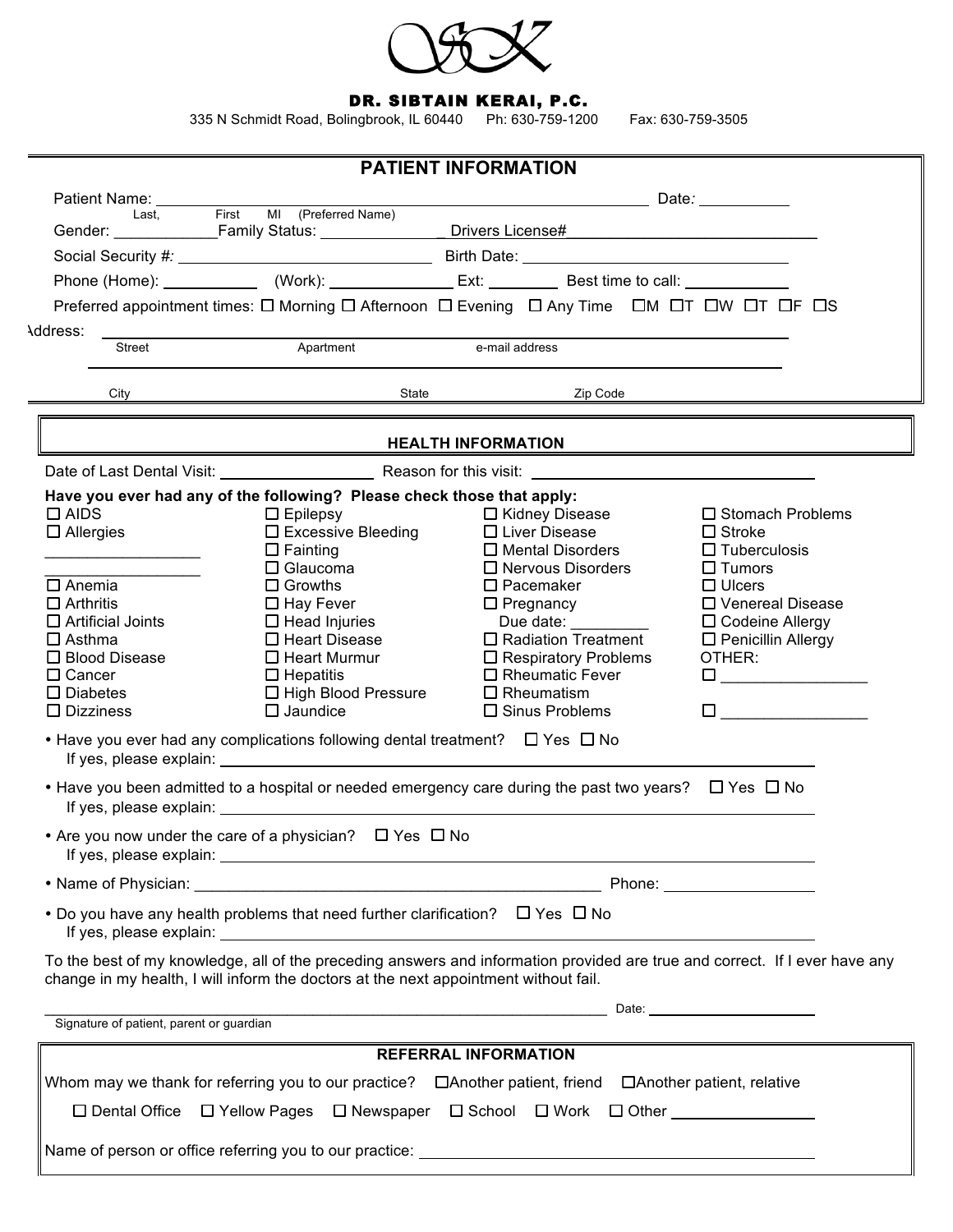| <b>SPOUSE OR RESPONSIBLE PARTY INFORMATION</b>                                                                                                                                                                                                                                                                                                                                                                                                                                                                                                                                                                                                                                                                              |                                                                            |                             |                      |                                                                 |  |  |
|-----------------------------------------------------------------------------------------------------------------------------------------------------------------------------------------------------------------------------------------------------------------------------------------------------------------------------------------------------------------------------------------------------------------------------------------------------------------------------------------------------------------------------------------------------------------------------------------------------------------------------------------------------------------------------------------------------------------------------|----------------------------------------------------------------------------|-----------------------------|----------------------|-----------------------------------------------------------------|--|--|
| The following is for: $\Box$ the patient's spouse $\Box$ the person responsible for payment                                                                                                                                                                                                                                                                                                                                                                                                                                                                                                                                                                                                                                 |                                                                            |                             |                      |                                                                 |  |  |
| $\Box$ Male $\Box$ Female                                                                                                                                                                                                                                                                                                                                                                                                                                                                                                                                                                                                                                                                                                   | □ Married □ Single □ Child □ Other ___________                             |                             |                      |                                                                 |  |  |
|                                                                                                                                                                                                                                                                                                                                                                                                                                                                                                                                                                                                                                                                                                                             |                                                                            |                             |                      |                                                                 |  |  |
| Phone (Home): __________________(Work): __________________Ext: __________Best time to call: ______________                                                                                                                                                                                                                                                                                                                                                                                                                                                                                                                                                                                                                  |                                                                            |                             |                      |                                                                 |  |  |
| Street                                                                                                                                                                                                                                                                                                                                                                                                                                                                                                                                                                                                                                                                                                                      |                                                                            |                             |                      | Apartment#                                                      |  |  |
| City                                                                                                                                                                                                                                                                                                                                                                                                                                                                                                                                                                                                                                                                                                                        |                                                                            |                             | State                | Zip Code                                                        |  |  |
|                                                                                                                                                                                                                                                                                                                                                                                                                                                                                                                                                                                                                                                                                                                             |                                                                            |                             |                      |                                                                 |  |  |
| The following is for: $\Box$ the patient                                                                                                                                                                                                                                                                                                                                                                                                                                                                                                                                                                                                                                                                                    | <b>EMPLOYMENT INFORMATION</b><br>$\Box$ the person responsible for payment |                             |                      |                                                                 |  |  |
|                                                                                                                                                                                                                                                                                                                                                                                                                                                                                                                                                                                                                                                                                                                             |                                                                            |                             |                      |                                                                 |  |  |
| Address: _                                                                                                                                                                                                                                                                                                                                                                                                                                                                                                                                                                                                                                                                                                                  |                                                                            |                             |                      |                                                                 |  |  |
| Street                                                                                                                                                                                                                                                                                                                                                                                                                                                                                                                                                                                                                                                                                                                      |                                                                            |                             | City, State Zip Code | Phone                                                           |  |  |
|                                                                                                                                                                                                                                                                                                                                                                                                                                                                                                                                                                                                                                                                                                                             | <b>INSURANCE INFORMATION</b>                                               |                             |                      |                                                                 |  |  |
| Primary<br>Name of Insured: Last                                                                                                                                                                                                                                                                                                                                                                                                                                                                                                                                                                                                                                                                                            |                                                                            |                             |                      | $\frac{1}{\text{M}}$ Is insured a patient? $\Box$ Yes $\Box$ No |  |  |
| Insured's Birth Date: _________________________ ID #: __________________________Group #: _____________________                                                                                                                                                                                                                                                                                                                                                                                                                                                                                                                                                                                                              | First                                                                      |                             |                      |                                                                 |  |  |
|                                                                                                                                                                                                                                                                                                                                                                                                                                                                                                                                                                                                                                                                                                                             |                                                                            |                             |                      |                                                                 |  |  |
| Street<br>Insured's Employer Name: Name: Name: Name: Name: Name: Name: Name: Name: Name: Name: Name: Name: Name: Name: Name: Name: Name: Name: Name: Name: Name: Name: Name: Name: Name: Name: Name: Name: Name: Name: Name: Name: Name:                                                                                                                                                                                                                                                                                                                                                                                                                                                                                    |                                                                            | City                        | State                | Zip Code                                                        |  |  |
|                                                                                                                                                                                                                                                                                                                                                                                                                                                                                                                                                                                                                                                                                                                             |                                                                            |                             |                      |                                                                 |  |  |
| Address: <u>street</u><br>Patient's relationship to insured: $\Box$ Self $\Box$ Spouse $\Box$ Child $\Box$ Other                                                                                                                                                                                                                                                                                                                                                                                                                                                                                                                                                                                                            |                                                                            | City                        | State                | Zip Code                                                        |  |  |
|                                                                                                                                                                                                                                                                                                                                                                                                                                                                                                                                                                                                                                                                                                                             |                                                                            |                             |                      |                                                                 |  |  |
|                                                                                                                                                                                                                                                                                                                                                                                                                                                                                                                                                                                                                                                                                                                             |                                                                            |                             |                      |                                                                 |  |  |
| Secondary                                                                                                                                                                                                                                                                                                                                                                                                                                                                                                                                                                                                                                                                                                                   |                                                                            |                             |                      | $\frac{1}{M}$ Is insured a patient? $\Box$ Yes $\Box$ No        |  |  |
| Name of Insured: Last <b>Example 2018</b> First<br>Insured's Birth Date: ________________________ ID #: __________________________Group #: ______________________                                                                                                                                                                                                                                                                                                                                                                                                                                                                                                                                                           |                                                                            |                             |                      |                                                                 |  |  |
|                                                                                                                                                                                                                                                                                                                                                                                                                                                                                                                                                                                                                                                                                                                             |                                                                            |                             |                      |                                                                 |  |  |
| Street                                                                                                                                                                                                                                                                                                                                                                                                                                                                                                                                                                                                                                                                                                                      |                                                                            | City                        | State                | Zip Code                                                        |  |  |
| Address:                                                                                                                                                                                                                                                                                                                                                                                                                                                                                                                                                                                                                                                                                                                    |                                                                            |                             |                      |                                                                 |  |  |
| <b>Street</b><br>Patient's relationship to insured: □ Self □ Spouse □ Child □ Other ________                                                                                                                                                                                                                                                                                                                                                                                                                                                                                                                                                                                                                                |                                                                            | City                        | State                | Zip Code                                                        |  |  |
| Insurance Plan Name and Address: Name of the Second State of the Second State of the Second State of the Second State of the Second State of the Second State of the Second State of the Second State of the Second State of t                                                                                                                                                                                                                                                                                                                                                                                                                                                                                              |                                                                            |                             |                      |                                                                 |  |  |
|                                                                                                                                                                                                                                                                                                                                                                                                                                                                                                                                                                                                                                                                                                                             |                                                                            |                             |                      |                                                                 |  |  |
|                                                                                                                                                                                                                                                                                                                                                                                                                                                                                                                                                                                                                                                                                                                             |                                                                            | <b>CONSENT FOR SERVICES</b> |                      |                                                                 |  |  |
| As a condition of your treatment by this office, financial arrangements must be made in advance. The practice depends upon reimbursement from the patients for the costs incurred in their care and financial<br>responsibility on the part of each patient must be determined before treatment. All emergency dental services, or any dental services performed without previous financial arrangements, must be paid for in<br>cash at the time services are performed.                                                                                                                                                                                                                                                   |                                                                            |                             |                      |                                                                 |  |  |
| Patients who carry dental insurance understand that all dental services furnished are charged directly to the patient and that he or she is personally responsible for payment of all dental services. This office will<br>help prepare the patients insurance forms or assist in making collections from insurance companies and will credit any such collections to the patient's account. However, this dental office cannot render<br>services on the assumption that our charges will be paid by an insurance company.                                                                                                                                                                                                 |                                                                            |                             |                      |                                                                 |  |  |
| A service charge of 11/2% per month (18% per annum) on the unpaid balance will be charged on all accounts exceeding 60 days, unless previously written financial arrangements are satisfied. In the even of<br>default, I (we) promise to pay interest on the indebtedness, together with reasonable attorney fees and an additional 50% of the balance, added for collection costs.                                                                                                                                                                                                                                                                                                                                        |                                                                            |                             |                      |                                                                 |  |  |
| I understand that the fee estimate listed for this dental care can only be extended for a period of six months from the date of the patient examination. I hereby authorize the doctor to take radiographs or any<br>other diagnostic aids deemed appropriate by the doctor to perform any and all forms of treatment, medication and therapy that may be indicated and further authorize and consent that doctor choose and<br>employ such assistance as he deems fit. I also understand that the use of anesthetic agents embodies a certain risk.                                                                                                                                                                        |                                                                            |                             |                      |                                                                 |  |  |
| In consideration for the professional services rendered to me, or at my request, by the Doctor, I agree to pay therefore the reasonable value of said services to said Doctor, or his assignee, at the time said<br>services are rendered, or within five (5) days of billing if credit shall be extended. I further agree that the reasonable value of said services shall be as billed unless objected to, by me, in writing, within the time<br>for payment thereof. I further agree that a waiver of any breach of any time or condition hereunder shall not constitute a waiver of any further term or condition and I further agree to pay all costs and<br>reasonable attorney fees if suit be instituted hereunder. |                                                                            |                             |                      |                                                                 |  |  |
| I grant my permission to you or your assignee, to telephone me at home or at my work to discuss matters related to this form.                                                                                                                                                                                                                                                                                                                                                                                                                                                                                                                                                                                               |                                                                            |                             |                      |                                                                 |  |  |
| I have read the above conditions of treatment and payment and agree to their content.                                                                                                                                                                                                                                                                                                                                                                                                                                                                                                                                                                                                                                       |                                                                            |                             |                      |                                                                 |  |  |
| Signature of patient, parent or guardian                                                                                                                                                                                                                                                                                                                                                                                                                                                                                                                                                                                                                                                                                    |                                                                            |                             |                      |                                                                 |  |  |
|                                                                                                                                                                                                                                                                                                                                                                                                                                                                                                                                                                                                                                                                                                                             |                                                                            |                             |                      | Date: Date: Relationship to Patient: 2000 Date: 2010            |  |  |
| Signature of guarantor of payment/responsible party                                                                                                                                                                                                                                                                                                                                                                                                                                                                                                                                                                                                                                                                         |                                                                            |                             |                      |                                                                 |  |  |